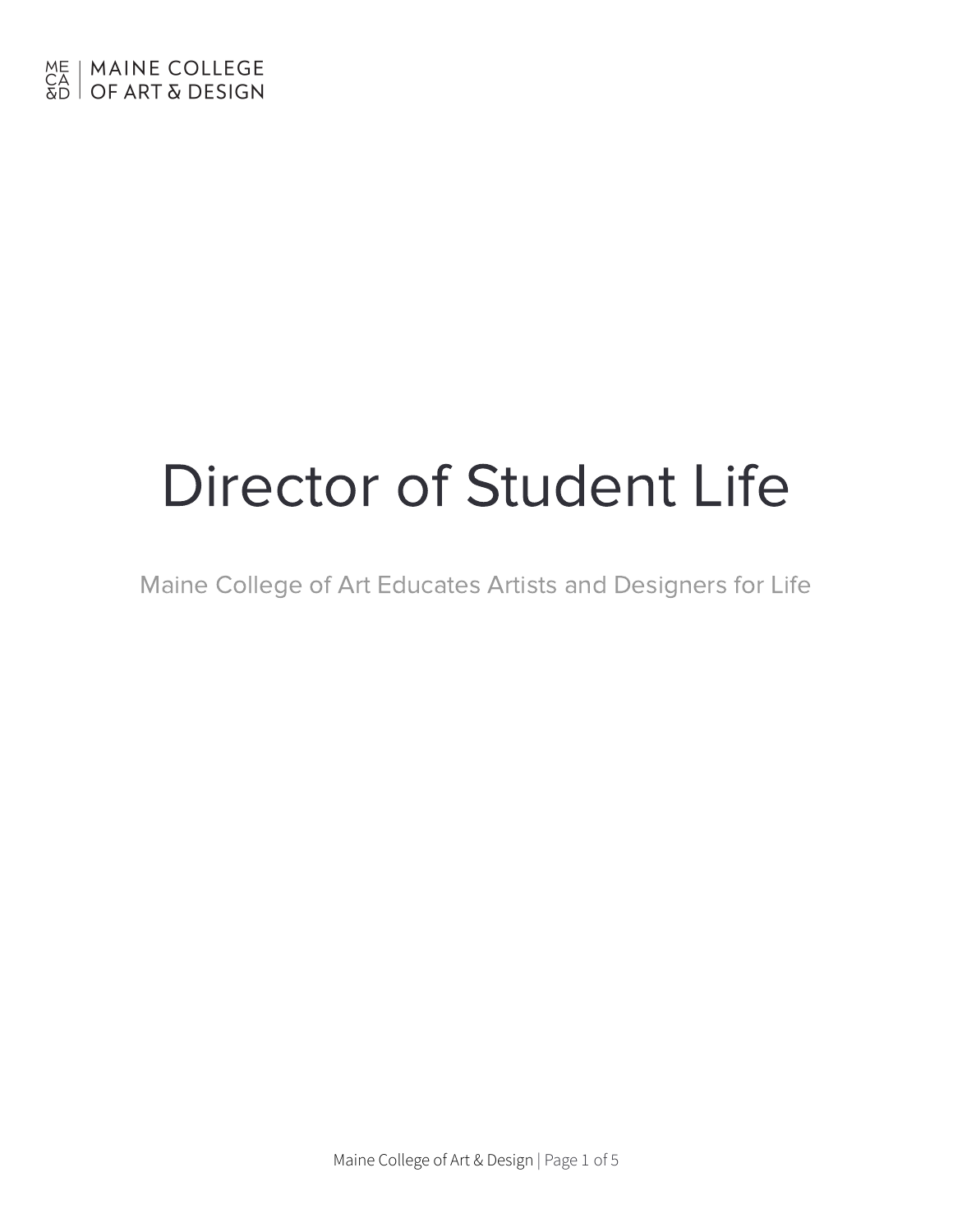## ME | MAINE COLLEGE<br>CA | OF ART & DESIGN

## **Position Overview**

Maine College of Art & Design (MECA&D) seeks an experienced higher education professional to join its staff as Director of Student Life. The Director of Student Life develops, implements and directs student service activities, programs, policies and procedures. They play a leadership role in meeting the retention and student development goals of the College by managing and supervising the areas of Residential Education and Housing, Counseling and Wellness, Student Involvement, and Disability Services and Accomodations. The Director of Student Life enforces the Student Code of Conduct, facilitates student crisis intervention, and maintains compliance with campus crime notifications. The Director of Student Life also helps facilitate access to external services that enhance students' well being. Maine College of Art and Design recognizes that diversity is integral to the academic experience and strives to foster an inclusive culture defined by respect, equity and social responsibility. All employees are expected to actively support these values.

## **The Successful Candidate**

To achieve success in this role, it will require:

- Managing all Student Life procedures and operations to ensure high quality of program delivery to the student body and other campus partners;
- Overseeing campus-wide efforts to create various pathways for student development through co-curricular programming;
- Developing, implementing, and overseeing a comprehensive First Year experience in conjunction with Academic Affairs;
- Developing, training, and advising the creation and ongoing management of College Sponsored Organizations to build sustainable student organizations that align with the mission of the College.
- Recruiting, training, and supervising Student Life staff;
- Managing departmental budgetary expenses;
- Coordinating the facilities management of residence halls;
- Overseeing and participating in the rotation of the staff "On Call" and ensure those serving have training and accountability measures enforced;
- Developing, maintaining, assessing, and adjusting the operational calendar for all Student Life departments including MFA, MAT, SALT, and BFA Orientation, residence hall openings and closings, programming, the Counseling & Wellness Center, and Disability Services;
- Acting as second-tier judicial hearing officer for on-campus student conduct cases, as appeals dictate; act as first-tier judicial hearing officer for all off-campus commuting student conduct cases;

## **Qualifications, Experience, Abilities**

The ideal candidate will have previous managerial experience and significant experience in one or more of the following areas: residence life, student activities, academic advising, counseling, student conduct, disability services, and/or student advocacy. They must have the highest professional and ethical standards, be responsive to student needs, and understand MECA&D's mission as a student-centered institution with a focus on art and design. The candidate must demonstrate clear and effective leadership and a passion for enhancing student resources and services, and must be able to properly balance student advocacy with student conduct and the broader mission of the College.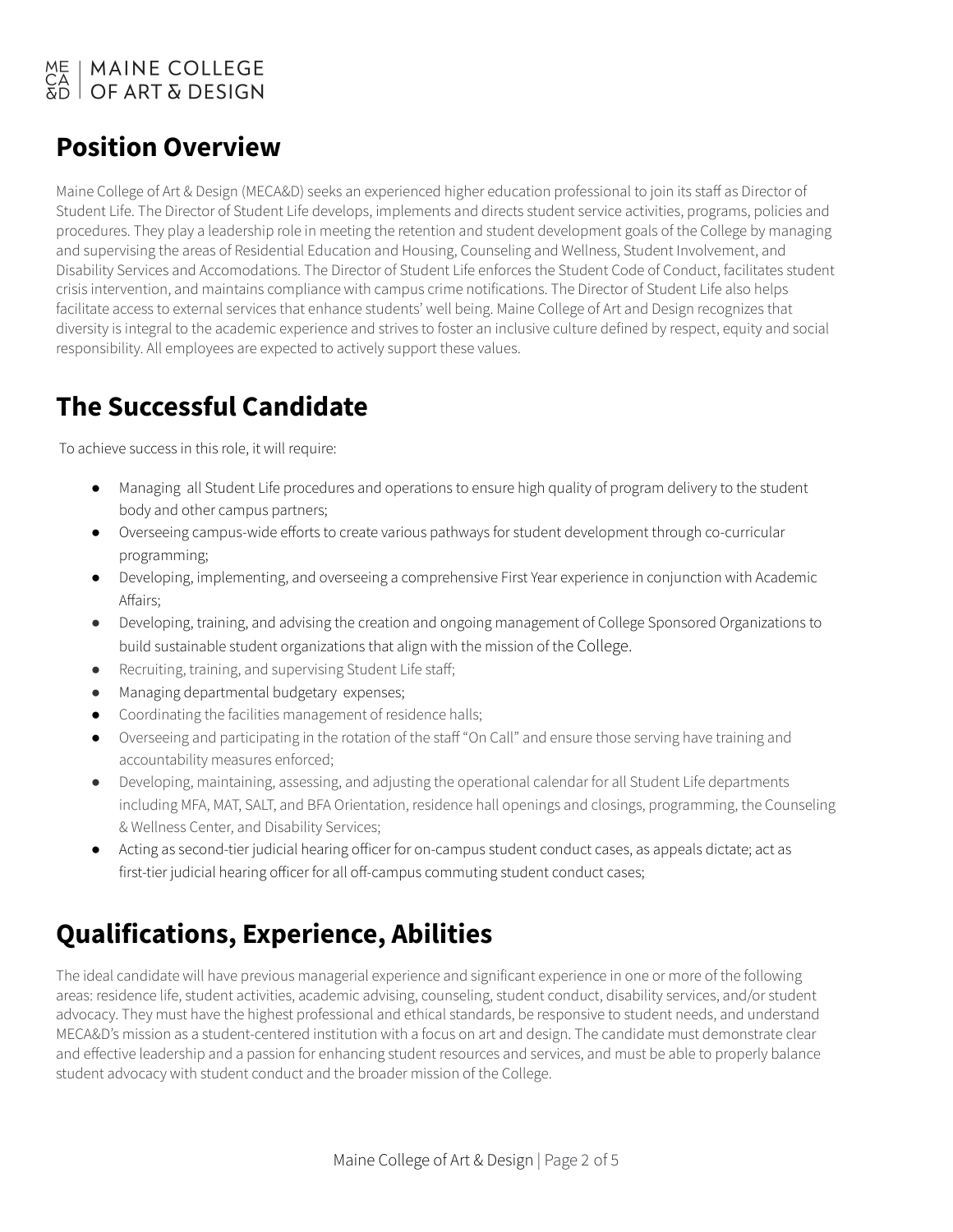## ME | MAINE COLLEGE<br>CA | OF ART & DESIGN

The Director of Student Life supervises two Assistant Directors of Student Life, the Counseling & Wellness Coordinator, and the ADA Coordinator, and works closely with the Dean's office to maintain an integrated student life area. The successful candidate must have the ability to work collaboratively with a team of student service professionals, faculty, staff, and other administrative directors and external partners. The Director of Student Life reports to the Vice President of Academic Affairs/Dean of the College.

A bachelor's degree is required and a master's degree is strongly preferred.

### **The Institution**

Maine College of Art & Design is an independent college of art and design located in the center of the thriving arts district of Portland, Maine. Established in 1882, the College currently enrolls approximately 550 students, the majority of whom are in the undergraduate program. About 1,000 students take classes through MECA&D's Continuing Studies Program annually. MECA&D's Joanne Waxman Library is an important resource of art and design oriented books and periodicals for the region. The Institute of Contemporary Art at MECA&D is a vibrant site for the exhibition of contemporary art.

MECA&D is characterized by its intimate learning community, its interdisciplinary nature and the breadth of its programs. It confers the degrees of Bachelor of Fine Arts in eleven majors, Master of Fine Arts in Studio Art, Master of Arts in Teaching, and the Salt Graduate Certificate in Documentary Studies. Our goal at MECA&D is to teach each student how to transform aspirations and values into a creative practice that serves as the foundation for a lifelong pursuit of personal and professional goals.

Maine College of Art & Design is accredited by the New England Commission of Higher Education (NECHE) and the National Association of Schools of Art and Design (NASAD). The College's accreditation status with both agencies was renewed in 2016.

## **Strategic Direction**

MECA&D's seven-year strategic (2020-2027) plan builds on our historic positioning in Portland's arts district, a shared strategic vision, and proven ability to embrace change.

#### **Strategic Plan Priorities**

#### 1. Broaden Our Reach: Online and Distance Learning

Charge: MECA&D will develop a strategy to effectively enter the online and distance learning marketplace in order to expand our audience of learners and generate additional revenue streams.

#### 2. Develop a Culture of Social Change, Racial Justice, and Equity

Charge: MECA&D's commitment to Social Change, Racial Justice, and Inclusion will inform all aspects of the College. We believe placing these values at the forefront of our work cultivates artists who are true agents of change and connects our community to the world in meaningful ways.

#### 3. Academic Excellence

Charge: MECA&D will cultivate the highest standards in teaching and learning in art, design, and media, and will be recognized for its students' cultural contributions. The College will be known as an educational leader in the programs it offers, creating and continually improving a relevant, culturally inclusive, and distinctive curriculum that enables students to reach their potential in an ever-changing world.